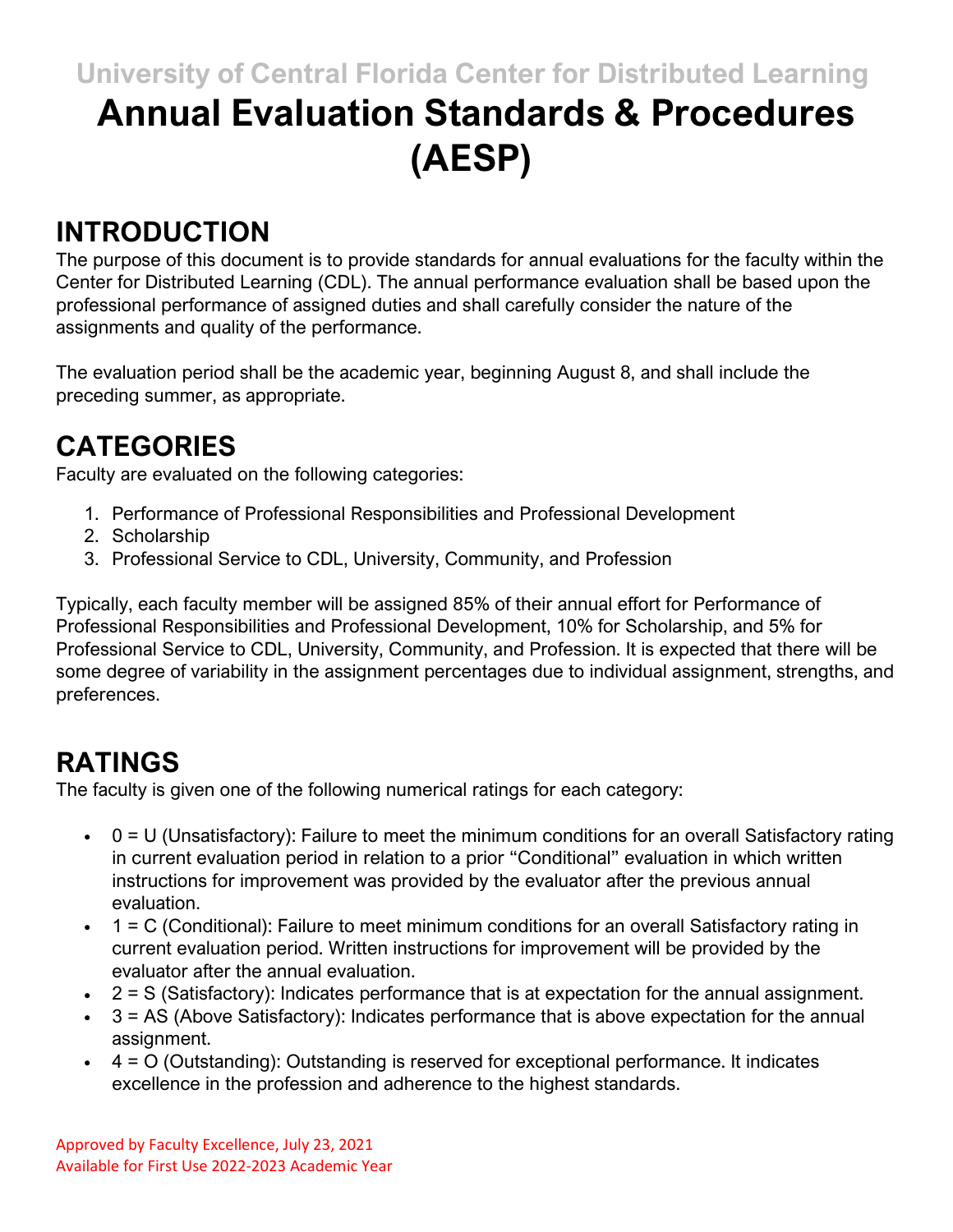#### **Overall Rating:**

For a typical assignment percentage (e.g., 85%, 10%, 5%), the overall rating is based on the sum of ratings in the categories, weighted according to the faculty's percentages in the Annual Assignment. The following scale provides the range of ratings that represent the sum of combined rated categories:

 $0.00 - .49 = U$  (Unsatisfactory)

.5 – 1.49 = C (Conditional)

 $1.5 - 2.49 = S$  (Satisfactory)

 $2.5 - 3.49 = AS$  (Above Satisfactory)

 $3.5 - 4.00 = O$  (Outstanding)

*Example: For a faculty member with 85% assigned to Performance of Professional Responsibilities and Professional Development and an Above Satisfactory rating in this area, 10% assigned to Scholarship and a Satisfactory rating in this area, and 5% assigned to Professional Service and an Above Satisfactory rating in that area, the overall rating would be:*

*Performance of Professional Responsibilities and Professional Development: 3 (AS) X .85 = 2.55*

*Scholarship: 2 (S) X .10 = .20*

*Professional Service: 3 (AS) X .05 = .15*

*Overall Rating: 2.55 + .20 + .15 = 2.9 (Above Satisfactory)*

#### **PROCEDURES**

- Information regarding annual evaluation procedures, such as due dates, are outlined in the Collective Bargaining Agreement.
- The faculty shall have the opportunity to discuss the evaluation with the evaluator prior to it being finalized.
- Upon written request from the faculty, the evaluator shall assist the employee in addressing any performance deficiencies.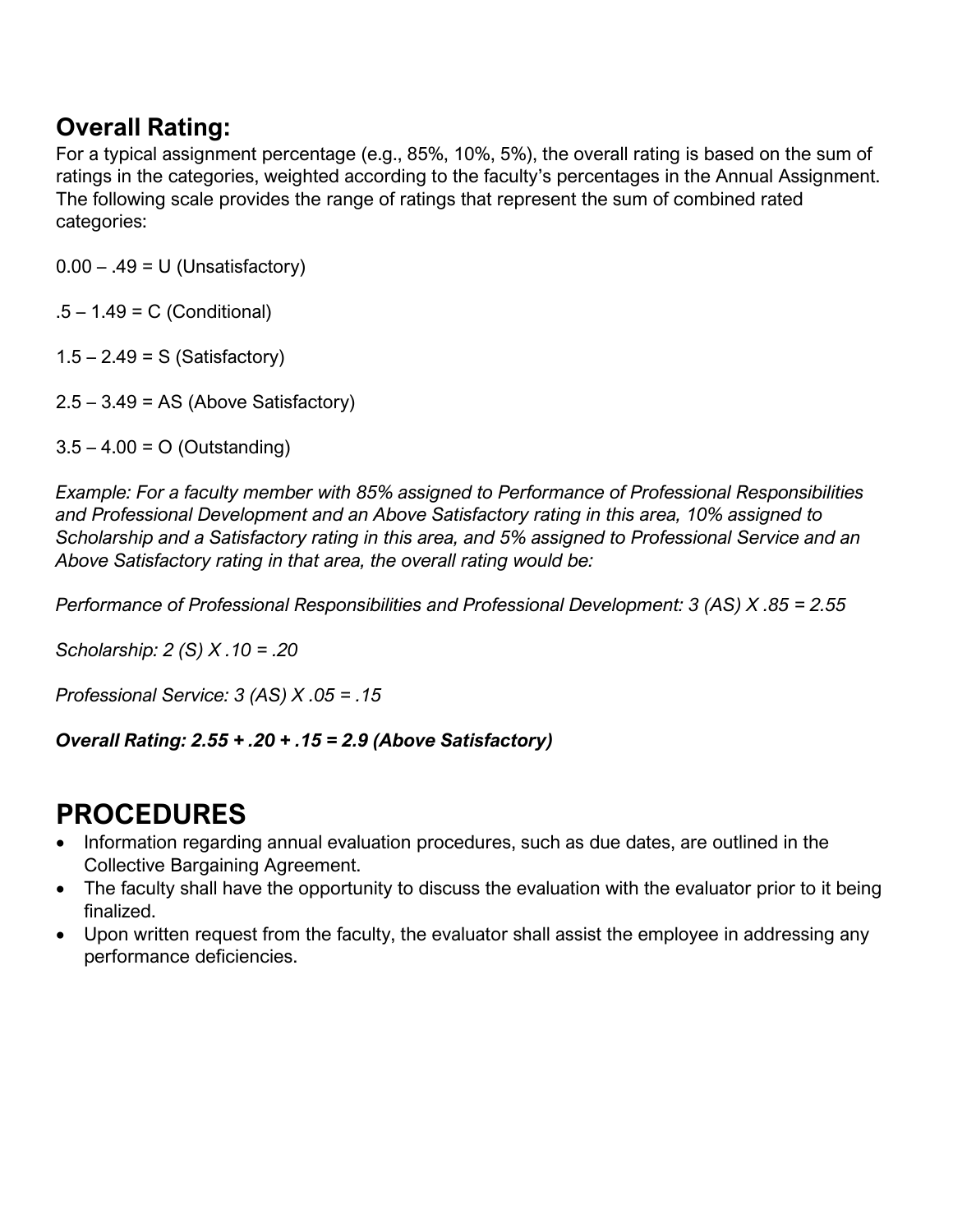#### **Important Note about Documentation and Evidence:**

Documenting means briefly identifying evidence which demonstrates how each indicator has been met. Evidence should reflect the nature and scope of the task as well as the individual's Annual Assignment. For instance, one example may be sufficient to show that an indicator has been met, if the evidence provided conveys significant effort (a semester-long project, list of goals and achievement, multiple screenshots of a course, etc.). Evidence may include, but is not limited to, emails, screenshots, links, documents, slides, reports, certificates, badges, and letters from faculty and/or colleagues.

**Scholarship**: Note that conference/workshop proposals/presentations or manuscripts can be referenced once in an annual evaluation period. For example, if you submit a conference proposal, and it gets accepted within the same annual evaluation period, that counts as one instance. Therefore, if the proposal or manuscript gets accepted, select the appropriate item in Above Satisfactory. If the proposal or manuscript is submitted but a decision has not been received, select the appropriate item in Satisfactory.

Referencing the exact location in the Annual Accomplishments Report (AAR) when applicable is highly recommended to facilitate the evaluation.

### **First Category: Performance of Professional Responsibilities and Professional Development**

Effectiveness in the performance of professional responsibilities that exemplifies responsibility and continuing growth appropriate to annual assignment is encapsulated in the following categories: (a) Work with Individual Faculty, (b) Work with Faculty Programs and Communities, and (c) Professional Development. Standard and exemplary indicators are identified.

#### **Standard Indicators**

| <b>Indicator</b>                                                                                                                                               | <b>Examples</b>                                                                                                              |
|----------------------------------------------------------------------------------------------------------------------------------------------------------------|------------------------------------------------------------------------------------------------------------------------------|
| <b>Work with Individual Faculty</b><br>'a)                                                                                                                     |                                                                                                                              |
| 1. Establish and/or sustain<br>collaborative relationships with faculty<br>in assigned caseload.                                                               | Contact each assigned faculty member at<br>the beginning of the semester by emailing<br>them about the most relevant updates |
| 2. Guide and support faculty enrolled in<br>formal professional development<br>offerings.                                                                      | A list of the faculty that were assigned to<br>you in Essentials of Online Teaching                                          |
| 3. Promote the design of high-quality<br>online and blended courses by<br>offering and providing course design<br>guidance to faculty<br>in assigned caseload. | A list of faculty that were offered a quality<br>review; Email to faculty member giving<br>feedback about course design      |
| 4. Facilitate course development to faculty<br>in assigned caseload.                                                                                           | Participate in the redesign of an online<br>course                                                                           |
| <b>Work with Faculty Programs and Communities</b><br>(b)                                                                                                       |                                                                                                                              |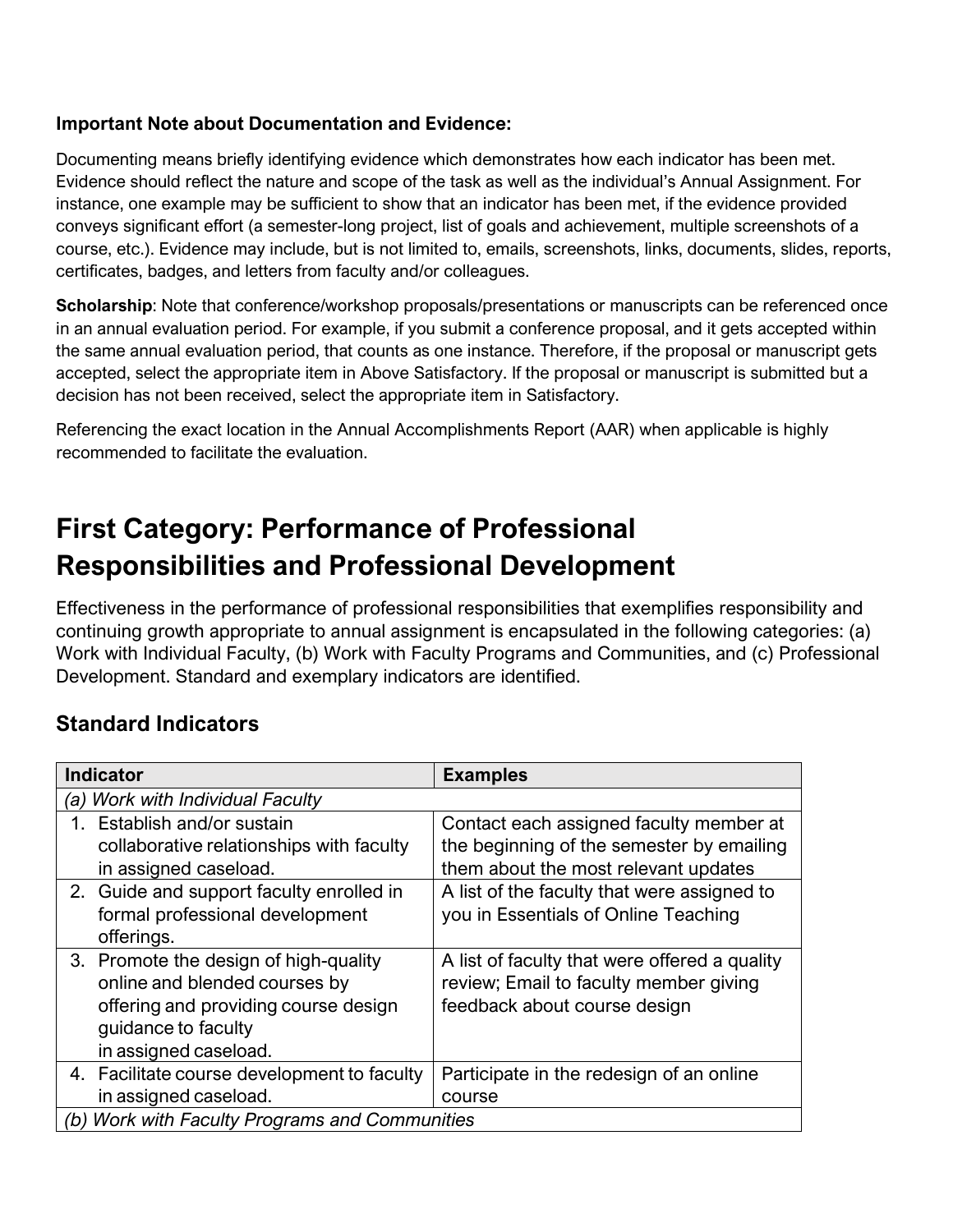| Design and/or facilitate long-term,<br>5.<br>ongoing UCF professional<br>development.                                                                  | Member of the IDL6543 committee                                                                                |
|--------------------------------------------------------------------------------------------------------------------------------------------------------|----------------------------------------------------------------------------------------------------------------|
| Design and/or facilitate short-term<br>6.<br>professional development.                                                                                 | Co-design the BlendFlex training course                                                                        |
| 7. Lead and/or actively contribute to<br>defined Center for Distributed<br>Learning initiatives that support faculty<br>development.                   | Active member of the Affordable Initiative<br>Materials group, which is an initiative that<br>supports faculty |
| Lead and/or<br>8.<br>actively contribute to the dissemination<br>of current best practices in online<br>teaching and learning.                         | Author a page on the TOP kit site about<br>Universal Design for Learning framework<br><b>UDL</b>               |
| Collaborate with internal and external<br>9.<br>stakeholders in order to support<br>UCF/CDL initiatives, policies,<br>procedures, and overall needs.   | Co-lead a Course Innovation Project with<br>FCTL members to support faculty<br>teaching synchronously          |
| (c) Professional Development                                                                                                                           |                                                                                                                |
| 10. Acquire and/or increase knowledge of<br>learning theories, teaching strategies,<br>online pedagogy through professional<br>development activities. | Take an online class, audit a class,<br>LinkedIn Learning, etc.                                                |
| 11. Engage in continued self-<br>development to increase knowledge of<br>the instructional design profession.                                          | Engage in professional conversations via<br>Twitter                                                            |
| 12. Apply knowledge gained from<br>courses/conferences/workshops/webin<br>ars to influence departmental projects<br>and/or activities.                 | Attend a webinar about Zoom facilitation<br>and then share what you've learned with<br>colleagues              |
| 13. Identify and/or develop selected area of<br>specialization.                                                                                        | Author a page on the CDL site, engaging<br>in a book club, etc.                                                |

### **Exemplary Indicators**

| <b>Indicator</b>                           | <b>Examples</b>                              |
|--------------------------------------------|----------------------------------------------|
| Recognition from two or more UCF           | Solicited/unsolicited emails from teacher,   |
| colleagues which explicitly: 1)            | librarian, etc., that document your role and |
| acknowledges the faculty's role; 2)        | significant contribution to a project        |
| describes the contribution that led to a   |                                              |
| positive change to the UCF online teaching |                                              |
| and learning community                     |                                              |
| Exceeds goals and expectations for         | Documented growth beyond annual              |
| professional growth as defined by the unit | assignment                                   |
| and stated on the annual assignment (or    |                                              |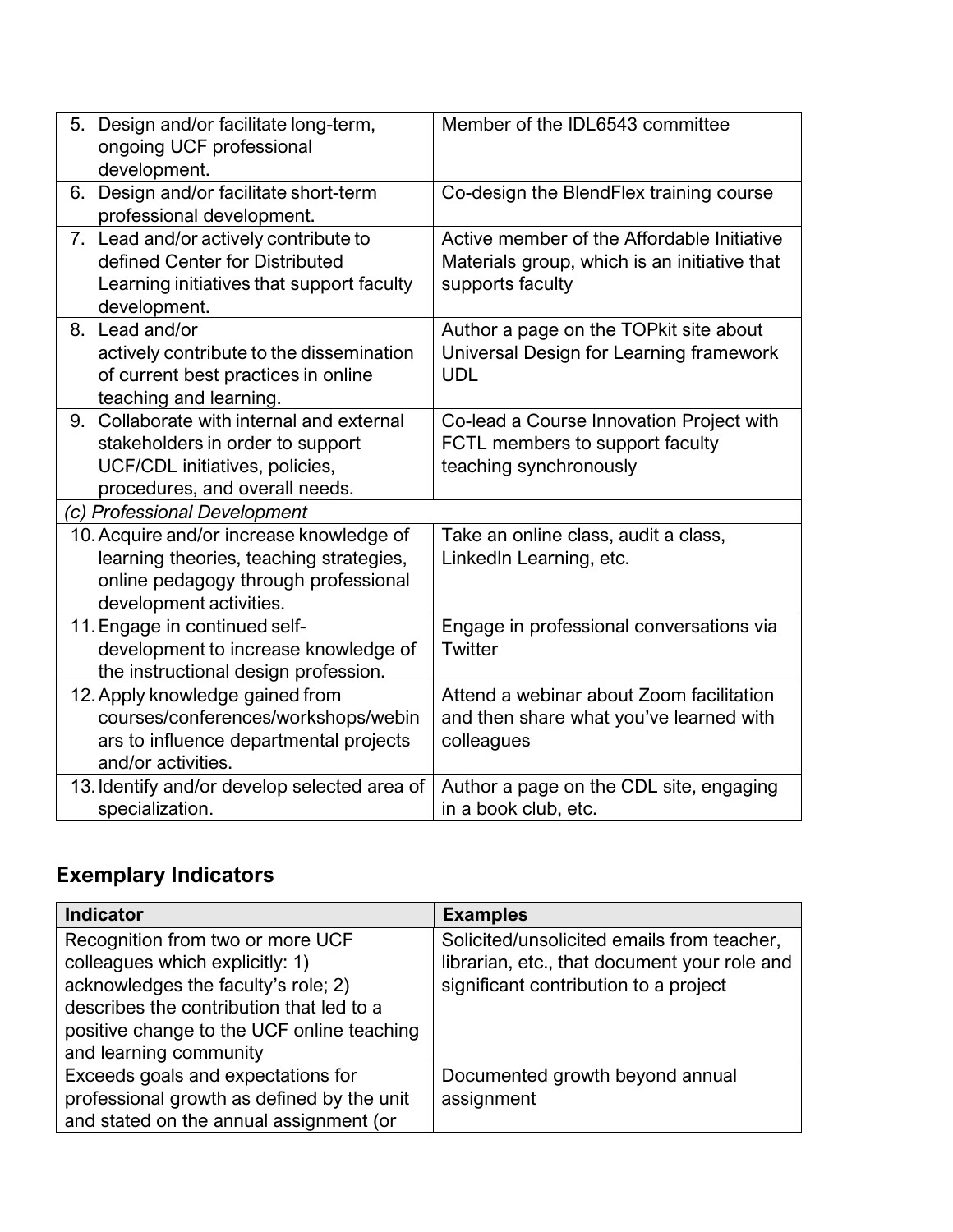| alternate goals negotiated with the<br>supervisor)                                                                                                                                                                        |                                                                                                                                                                             |
|---------------------------------------------------------------------------------------------------------------------------------------------------------------------------------------------------------------------------|-----------------------------------------------------------------------------------------------------------------------------------------------------------------------------|
| One or more letter(s) of recognition from a<br>colleague/organization outside of UCF<br>appropriate to position and field that<br>identifies the faculty's role in a significant<br>contribution to the field.            | Solicited/unsolicited appreciative email<br>from the lead of a state workgroup in<br>which you are a significant contributor                                                |
| Documenting active and ongoing<br>involvement in a project that exhibits a<br>strategic impact on local community and<br>beyond.                                                                                          | Document involvement on the Faculty<br>Development Ecosystem Taskforce<br>(FDET) project which will have a strategic<br>impact on professional development at<br><b>UCF</b> |
| Awarded a grant which supports the pursuit<br>of professional responsibilities                                                                                                                                            | Receiving a grant from the state of Florida<br>to support faculty to build open textbooks                                                                                   |
| Award from division, university, or<br>professional community that recognizes<br>individual achievement in instructional<br>design and is relevant to professional<br>responsibilities and/or professional<br>development | Including, but not limited to, Excellence in<br>Instructional Design, Quality Impact award                                                                                  |

#### **Ratings for Performance of Professional Responsibilities and Professional Development**

| Rating                              | <b>Standards</b>                                                                                                                                                                                                                                                           |
|-------------------------------------|----------------------------------------------------------------------------------------------------------------------------------------------------------------------------------------------------------------------------------------------------------------------------|
| <b>Unsatisfactory</b>               | Failure to meet the minimum conditions for Satisfactory rating during current<br>evaluation period in relation to a prior "Conditional" evaluation in which written<br>instructions for improvement was provided by the evaluator after the previous<br>annual evaluation. |
| <b>Conditional</b>                  | Failure to meet minimum conditions for Satisfactory rating during current<br>evaluation period. Written instructions for improvement will be provided by the<br>evaluator after the annual evaluation.                                                                     |
| <b>Satisfactory</b>                 | To achieve Satisfactory the faculty must<br>Document a minimum of nine (9) of the thirteen (13) bulleted<br>items from the <b>standard</b> indicators list.                                                                                                                |
| <b>Above</b><br><b>Satisfactory</b> | To achieve Above Satisfactory the faculty must<br>Document a minimum of eleven (11) of the thirteen (13) bulleted items from<br>the <b>standard</b> indicators list.                                                                                                       |
|                                     |                                                                                                                                                                                                                                                                            |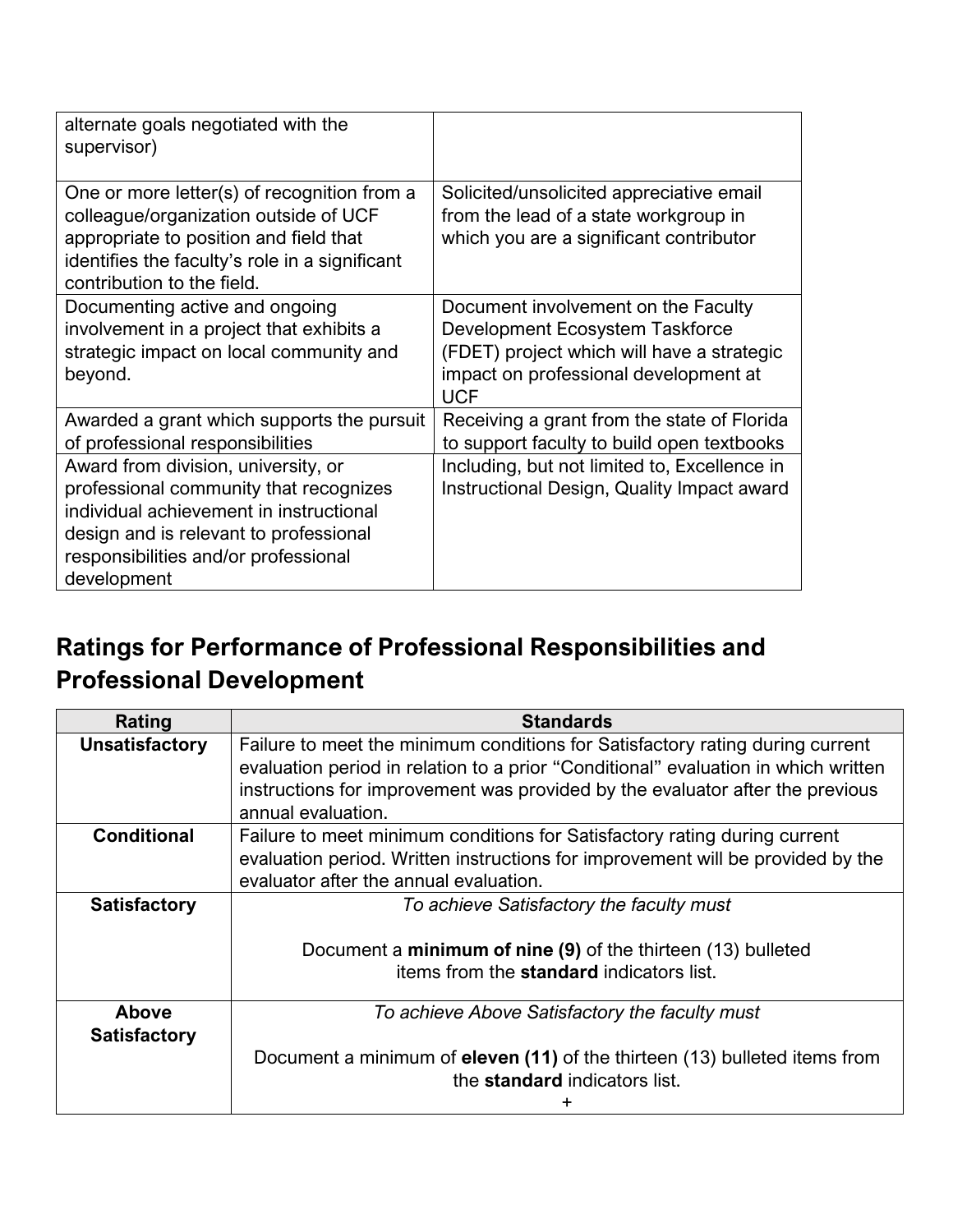|             | Document at least one (1) item from the exemplary indicators list.                                                                                                                                                        |  |
|-------------|---------------------------------------------------------------------------------------------------------------------------------------------------------------------------------------------------------------------------|--|
| Outstanding | To achieve Outstanding the faculty must                                                                                                                                                                                   |  |
|             | Document a minimum of eleven (11) of the thirteen (13) bulleted items from<br>the <b>standard</b> indicators list.                                                                                                        |  |
|             | +<br>Document at least two (2) items from the exemplary indicators list.                                                                                                                                                  |  |
|             | OR.                                                                                                                                                                                                                       |  |
|             | Document a minimum of <b>eleven (11)</b> of the thirteen (13) bulleted items from<br>the <b>standard</b> indicators list.                                                                                                 |  |
|             | +                                                                                                                                                                                                                         |  |
|             | Earn an award from division, university, or professional community that<br>recognizes individual achievement in instructional design and is relevant to<br>professional responsibilities and/or professional development. |  |

# **Second Category: Scholarship**

Scholarship includes contributions to the discovery of new knowledge in instructional design, online teaching and learning, development of new educational techniques, and other forms of creative activity in higher education.

| Rating              | <b>Indicator</b>                                                                                                                                                            |
|---------------------|-----------------------------------------------------------------------------------------------------------------------------------------------------------------------------|
| <b>Satisfactory</b> | Submit a proposal for a local or state conference<br>1.                                                                                                                     |
|                     | 2. Submit a proposal for a non-peer reviewed publication (examples include, but<br>not limited to, an article, book chapter, conference proceedings, book<br>review, blog). |
|                     | 3. Present for university audience (e.g., CDL, DDL, FCTL events).                                                                                                           |
|                     | 4. Contribute to resources for university audience (e.g., Faculty Focus,                                                                                                    |
|                     | CDL website).                                                                                                                                                               |
| Above               | 1. Submit a proposal for a national or international conference or professional                                                                                             |
| <b>Satisfactory</b> | event that has peer-reviewed acceptance criteria (if citing two instances of                                                                                                |
|                     | this item, the proposals must reflect distinct presentations).                                                                                                              |
|                     | 2. Proposal was accepted for local or state conference or professional event.                                                                                               |
|                     | 3. Present at local or state conference or professional event.                                                                                                              |
|                     | 4. Submit a manuscript for a non-peer-reviewed publication for                                                                                                              |
|                     | review (examples include, but not limited to, article, book chapter, conference<br>proceedings, book review, blog).                                                         |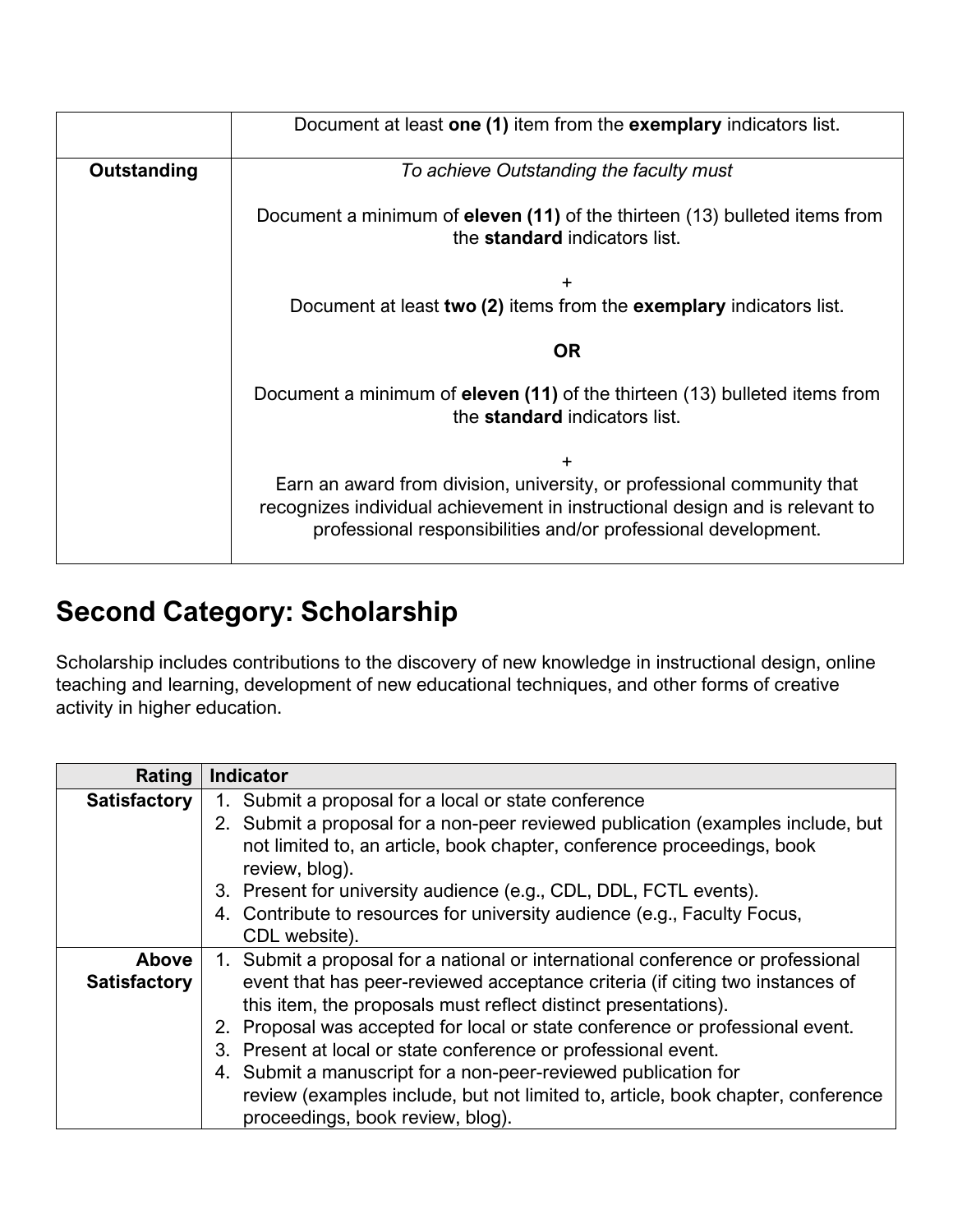|             | 5. Accepted in a non-peer-reviewed article, book chapter, blog, conference<br>proceedings, book review, etc.                                                                                                          |
|-------------|-----------------------------------------------------------------------------------------------------------------------------------------------------------------------------------------------------------------------|
|             | 6. Receive a group/collaborative award at division, university, or external in<br>which individual contribution can be articulated.                                                                                   |
|             | 7. Participate actively in an in-progress research project that is relevant to<br>professional responsibilities and/or professional development (collecting                                                           |
|             | and/or analyzing data, IRB submitted).<br>8. Participate actively in an in-progress grant and/or other sponsored activities<br>that is relevant to professional responsibilities and/or professional<br>development.  |
| Outstanding | 1. Receive an individual scholarship award at division, university,                                                                                                                                                   |
|             | or external (Best in Track at a conference, Research Incentive Award, etc.).<br>2. Proposal accepted for a national or international conference or professional<br>event which has peer-reviewed acceptance criteria. |
|             | 3. Present at a national or international conference or professional event which<br>has peer-reviewed acceptance criteria.                                                                                            |
|             | 4. Accepted in a non-peer-reviewed publication (article, book chapter, blog,<br>etc.) that has extensive audience (EDUCAUSE, etc.).                                                                                   |
|             | 5. Submit a manuscript for a peer-reviewed publication for review (article, book<br>chapter, TOPR).                                                                                                                   |
|             | 6. Manuscript accepted or published in peer-reviewed publication.                                                                                                                                                     |
|             | 7. Complete an awarded grant and/or other sponsored activity.                                                                                                                                                         |
|             | 8. Complete a research project.                                                                                                                                                                                       |

#### **Ratings for Scholarship**

| Rating                | <b>Standards</b>                                                                                                                                                                                                              | <b>Examples</b>                                   |
|-----------------------|-------------------------------------------------------------------------------------------------------------------------------------------------------------------------------------------------------------------------------|---------------------------------------------------|
| <b>Unsatisfactory</b> | Failure to meet the minimum conditions for<br>Satisfactory rating during current annual<br>evaluation period in relation to a prior<br>"Conditional" evaluation in which written<br>instructions for improvement was provided | N/A                                               |
|                       | by the evaluator after the previous annual<br>evaluation.                                                                                                                                                                     |                                                   |
| <b>Conditional</b>    | Failure to meet minimum conditions for<br>Satisfactory rating during current annual<br>evaluation period. Written instructions for<br>improvement will be provided by the<br>evaluator after the annual evaluation.           | N/A                                               |
| <b>Satisfactory</b>   | To achieve "Satisfactory" the faculty must                                                                                                                                                                                    | Submit a proposal to the FDLA<br>state Conference |
|                       | Document at least two (2) of the<br>satisfactory activities.                                                                                                                                                                  | +                                                 |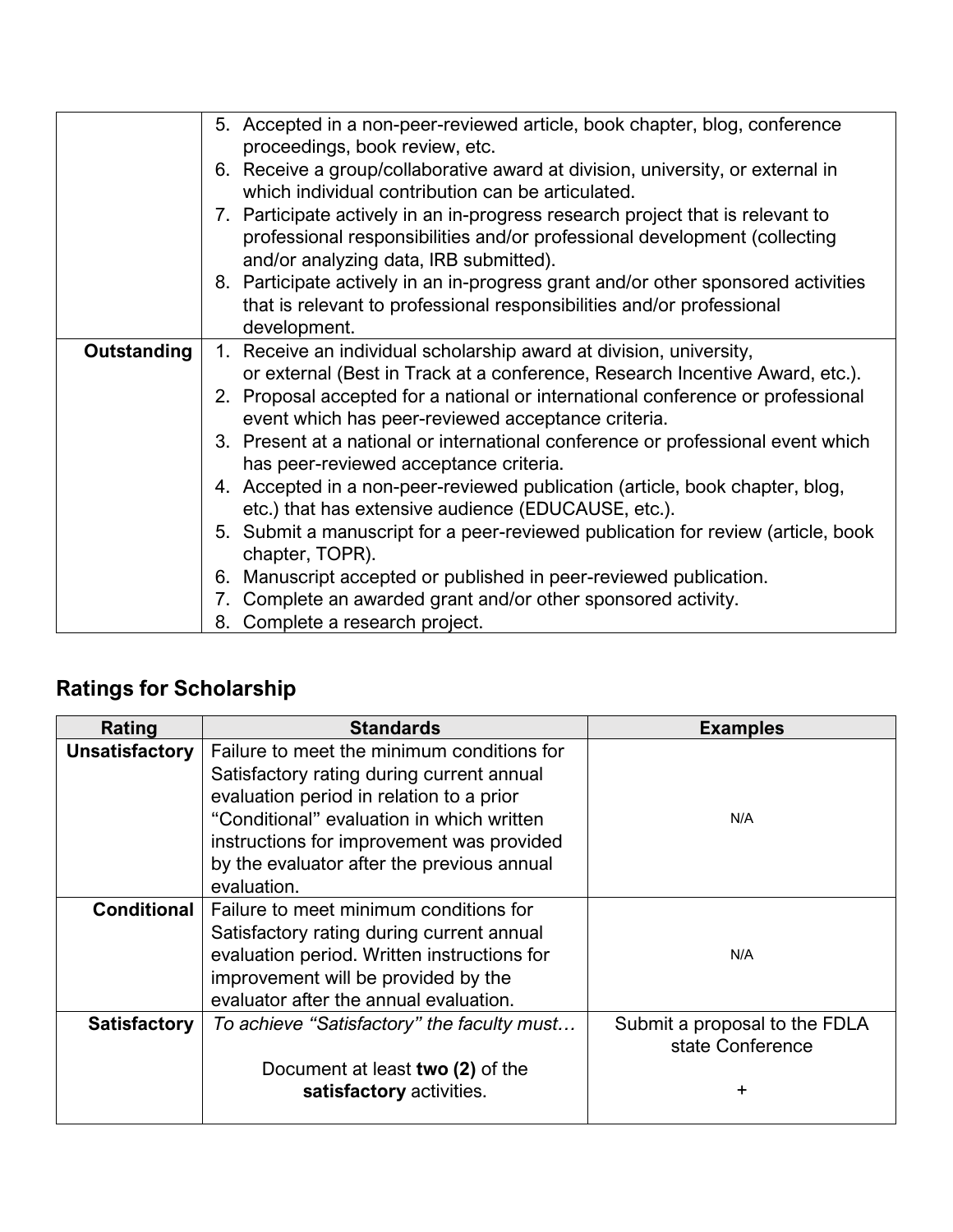|                                     |                                                                                                                                            | Co-present a session for a FCTL<br><b>Teaching and Learning Day</b>                                                                           |
|-------------------------------------|--------------------------------------------------------------------------------------------------------------------------------------------|-----------------------------------------------------------------------------------------------------------------------------------------------|
| <b>Above</b><br><b>Satisfactory</b> | To achieve "Above Satisfactory" the faculty<br>must<br>Document at least one (1) of the<br>satisfactory activities.                        | Submit a proposal to the Florida<br><b>Distance Learning Association</b><br>Conference<br>Submit a proposal to the OLC<br>Innovate conference |
|                                     | Document at least two (2) above<br>satisfactory activities.                                                                                | Co-author a book chapter                                                                                                                      |
|                                     | <b>OR</b>                                                                                                                                  |                                                                                                                                               |
|                                     | Document at least one (1) of the<br>satisfactory activities.                                                                               |                                                                                                                                               |
|                                     | Document at least one (1) above<br>satisfactory activity                                                                                   |                                                                                                                                               |
|                                     | Document at least one (1) outstanding<br>activity                                                                                          |                                                                                                                                               |
| <b>Outstanding</b>                  | To achieve "Outstanding" the faculty must                                                                                                  | Submit a proposal to the Florida<br><b>Distance Learning Association</b>                                                                      |
|                                     | Document at least one (1) of the<br>satisfactory activities.                                                                               | Conference                                                                                                                                    |
|                                     | Document at least two (2) of the above<br>satisfactory activities.                                                                         | Submit a proposal to the OLC<br>Innovate conference                                                                                           |
|                                     | Document at least two (2) outstanding                                                                                                      | Co-author a book chapter<br>+                                                                                                                 |
|                                     | activities.                                                                                                                                | Best-in-Track designation at the<br>OLC Innovate conference                                                                                   |
|                                     | <b>OR</b>                                                                                                                                  | $\pm$<br>Co-publish a non-peer-reviewed                                                                                                       |
|                                     | Document at least one (1) of the<br>satisfactory activities.                                                                               | article that was featured in<br><b>EDUCAUSE Review</b>                                                                                        |
|                                     | Document at least two (2) of the above<br>satisfactory activities.                                                                         |                                                                                                                                               |
|                                     | Receive a scholarship award at division,<br>university, or external level that recognizes<br>individual contribution (lead presenter for a |                                                                                                                                               |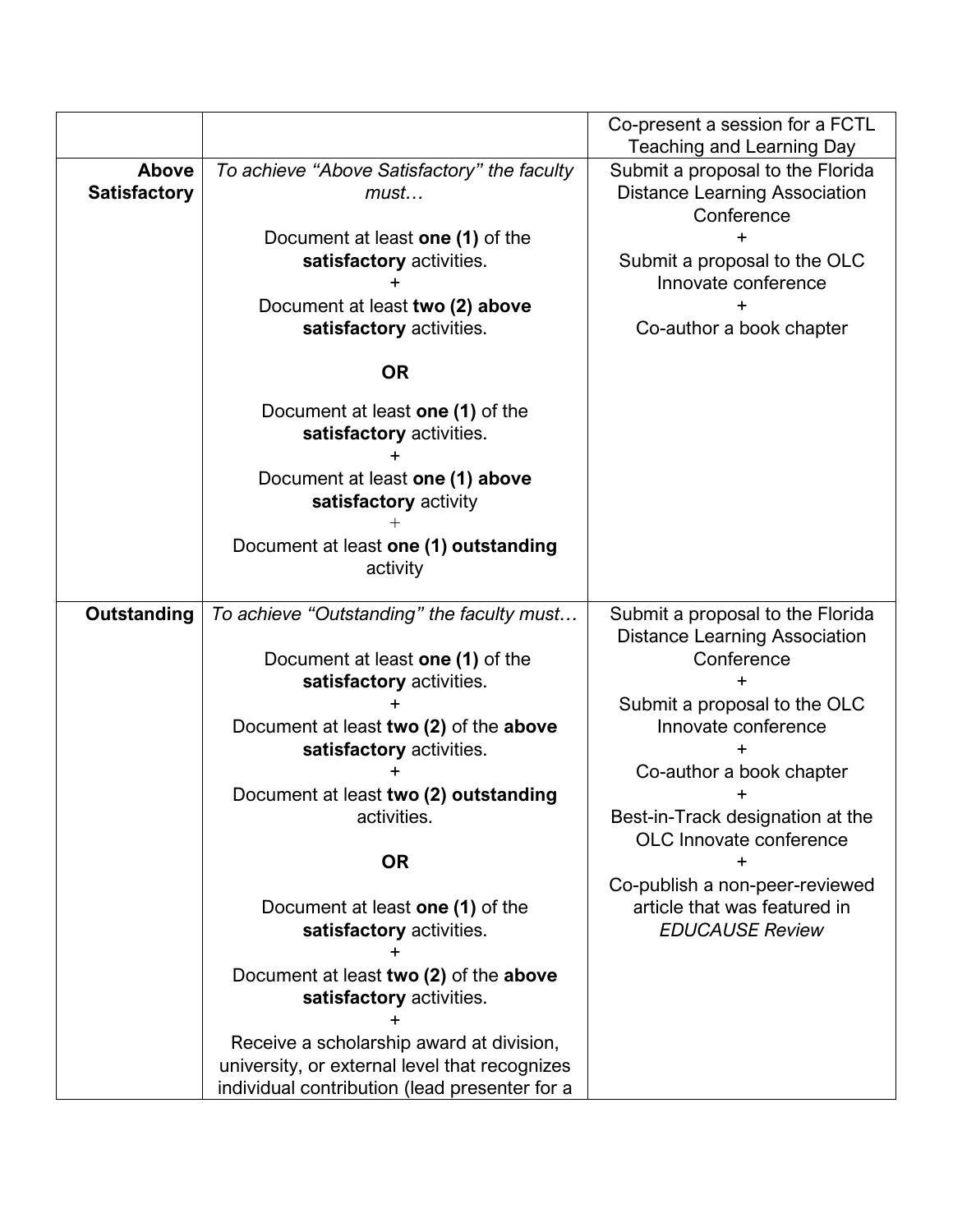| Best in Track conference session, individual |  |
|----------------------------------------------|--|
| Research Incentive Award, etc.).             |  |
|                                              |  |

#### **Third Category: Professional Service to CDL, University, Community, and Profession**

Service extends professional or discipline-related contributions to CDL, University, and local, state, national, and international communities.

| <b>Sub-Categories</b>                                                                                                                                               | <b>Indicators</b>                                                                                                                                                                                                                                                                                                                                                                                                                                                                                                                                                                                                                                                                     |
|---------------------------------------------------------------------------------------------------------------------------------------------------------------------|---------------------------------------------------------------------------------------------------------------------------------------------------------------------------------------------------------------------------------------------------------------------------------------------------------------------------------------------------------------------------------------------------------------------------------------------------------------------------------------------------------------------------------------------------------------------------------------------------------------------------------------------------------------------------------------|
| (3a) Service                                                                                                                                                        | 1. Participate in recognized academic and professional organizations<br>(elected office, committee chair, committee member, editorial<br>board, conference proposal reviewer, journal peer reviewer, etc.).<br>2. Plan, organize and conduct workshops, institutes, seminars,<br>conference programs, or other continuing education projects<br>(external to in-unit professional development and grant funded<br>division projects).<br>3. Make professional contributions to community groups, courses or<br>lectures given at educational institutions (such as work with other<br>teams, another school, TOPR, TOPkit website).<br>4. Mentor other CDL faculty and/or colleagues. |
| (3b) Consulting or other<br>special service to the<br><b>University through</b><br>participation in the<br>governance processes of the<br><b>University and CDL</b> | Serve on university committees (e.g., Faculty Excellence, Faculty<br>1.<br>Senate).<br>2. Serve on division committees (e.g., DDL Awards Committee).<br>3. Serve on CDL committees (e.g., CDL Social Committee, AESP<br>committee, promotion committee, search committees, etc.). This<br>does not include working with DDL teams on professional<br>development projects. That is under Criterion 1: Performance of<br>Professional Responsibilities and Professional Development.<br>4. Serve in campus organizations.                                                                                                                                                              |

#### **Ratings for Professional Service**

| Rating | <b>Standards</b>                                                   | <b>Examples</b> |
|--------|--------------------------------------------------------------------|-----------------|
|        | <b>Unsatisfactory</b>   Failure to meet the minimum conditions for |                 |
|        | Satisfactory rating during current annual                          |                 |
|        | evaluation period in relation to a prior                           | N/A             |
|        | "Conditional" evaluation in which written                          |                 |
|        | instructions for improvement was provided by the                   |                 |
|        | evaluator after the previous annual evaluation                     |                 |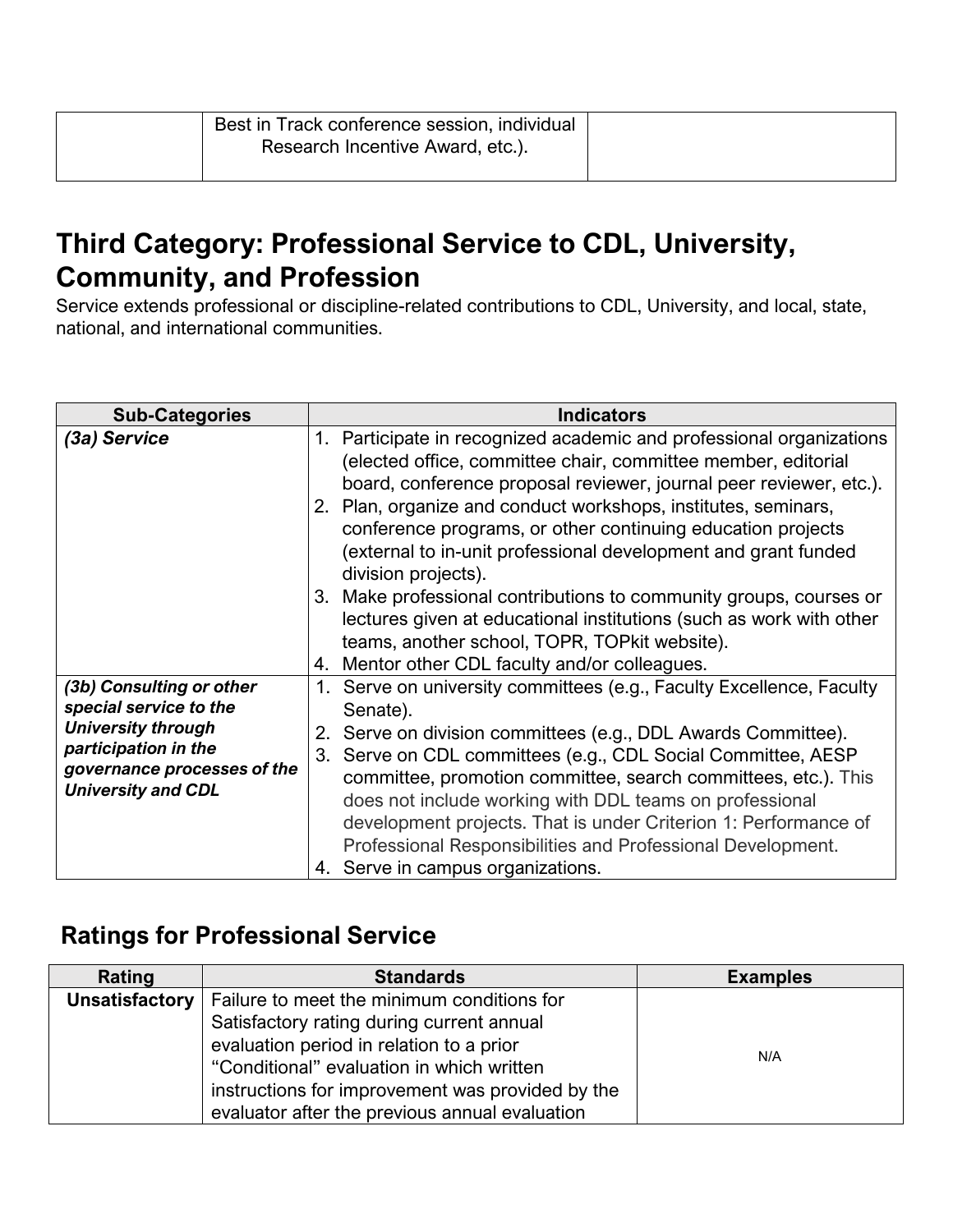| <b>Conditional</b>  | Failure to meet minimum conditions for            |                               |
|---------------------|---------------------------------------------------|-------------------------------|
|                     | Satisfactory rating during current annual         |                               |
|                     | evaluation period. Written instructions for       | N/A                           |
|                     | improvement will be provided by the evaluator     |                               |
|                     | after the annual evaluation.                      |                               |
| <b>Satisfactory</b> | To achieve "Satisfactory" the faculty must        | Serve as a reviewer for one   |
|                     |                                                   | conference                    |
|                     | Document one (1) activity from 3a.                |                               |
|                     |                                                   | Serve on a search committee   |
|                     | Document one (1) activity from 3b.                | for an instructional designer |
|                     |                                                   |                               |
| Above               | To achieve "Above Satisfactory" the faculty must  | Serve as a peer reviewer for  |
| <b>Satisfactory</b> |                                                   | two different conferences     |
|                     | Document one (1) instance of an activity from 3a. |                               |
|                     |                                                   | Serve on the UCF Library      |
|                     | Document one (1) instance of an activity from 3b. | <b>Advisory Group</b>         |
|                     |                                                   |                               |
|                     | Document at least one (1) additional activity     |                               |
|                     | from either (3a) or (3b).                         |                               |
|                     |                                                   |                               |
| <b>Outstanding</b>  | To achieve "Outstanding" the faculty must         | Serve as a peer reviewer for  |
|                     |                                                   | 2 different conferences       |
|                     | Document one (1) instance of an activity from 3a. |                               |
|                     |                                                   | Serve on the UCF Library      |
|                     | Document one (1) instance of an activity from 3b. | Advisory group                |
|                     |                                                   |                               |
|                     | Document at least three (3) additional activities | Mentor a CDL intern           |
|                     | from either (3a) or (3b).                         |                               |
|                     |                                                   | Serve as co-editor for TOPR   |
|                     |                                                   |                               |

#### **Other Assignments**

By their nature, "other" assignments are individual and cannot be evaluated by a single set of criteria. To aid in the definition and evaluations of these assignments, a job description and annual assignment outcomes will be prepared for each assignment specifying both regular duties (those that recur each semester or year) and special initiatives (which might be internal to the unit or external). For those with "other" assignments outside of the department, the evaluator will arrange for feedback from another UCF organization to evaluate that portion of the faculty member's percentage.

#### *Distinguishing "Other" Activities from Performance of Professional Responsibilities and Professional Development, Scholarship, and Professional Service Activities*

"Other" assignments may include activities that are similar to those usually counted for performance of professional responsibilities, scholarship, or service assignments, but with special circumstances related to scope or scale that merit separate consideration. Pedagogical activities related to the duties